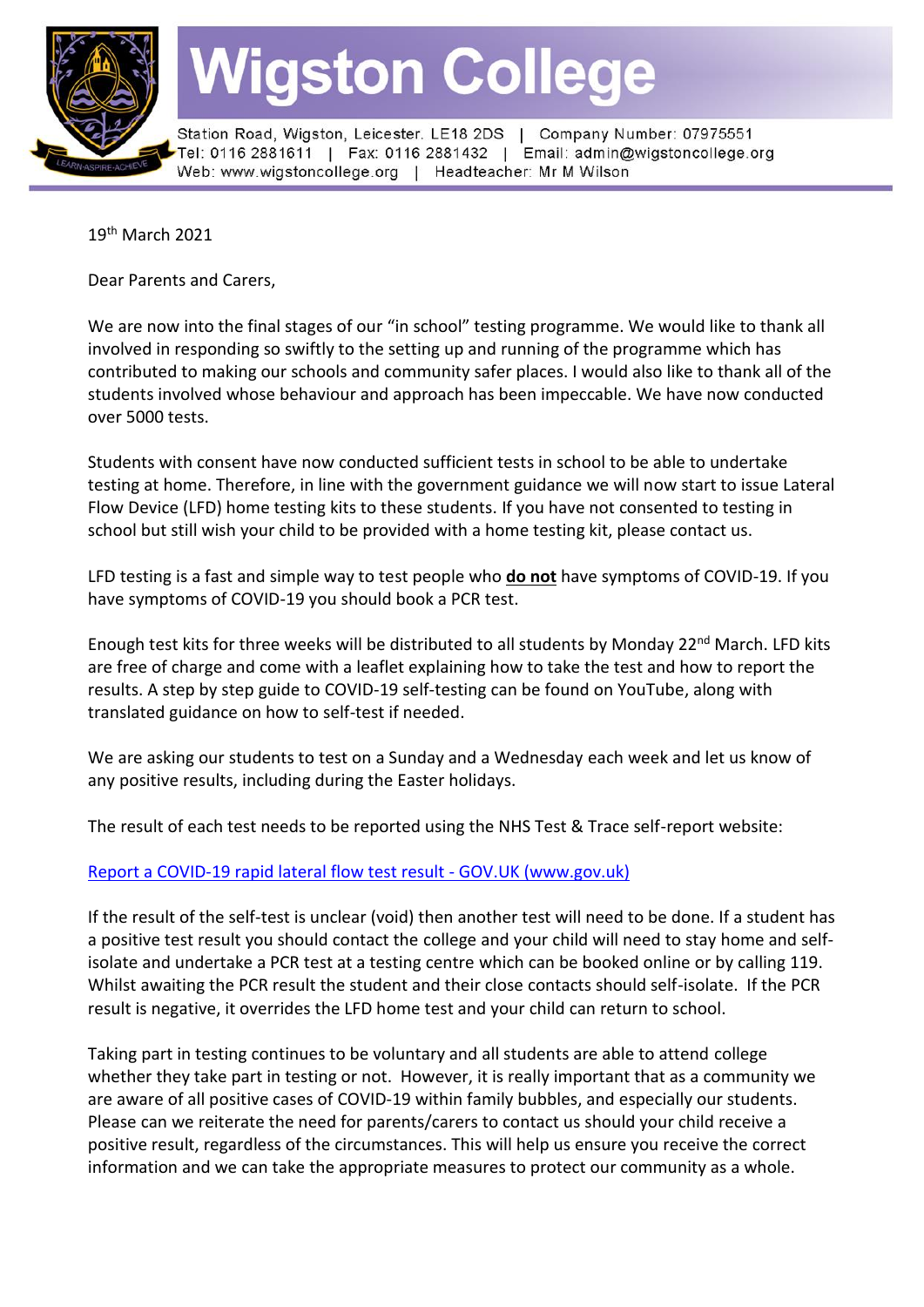We have attached a "frequently asked questions" document to this letter with links to help answer some of the questions or queries that you might have. However, should you need any additional advice or support, please do not hesitate to get in touch with us.

Yours faithfully,

Mhduser

Mr M Wilson Headteacher Wigston Academy Wigston College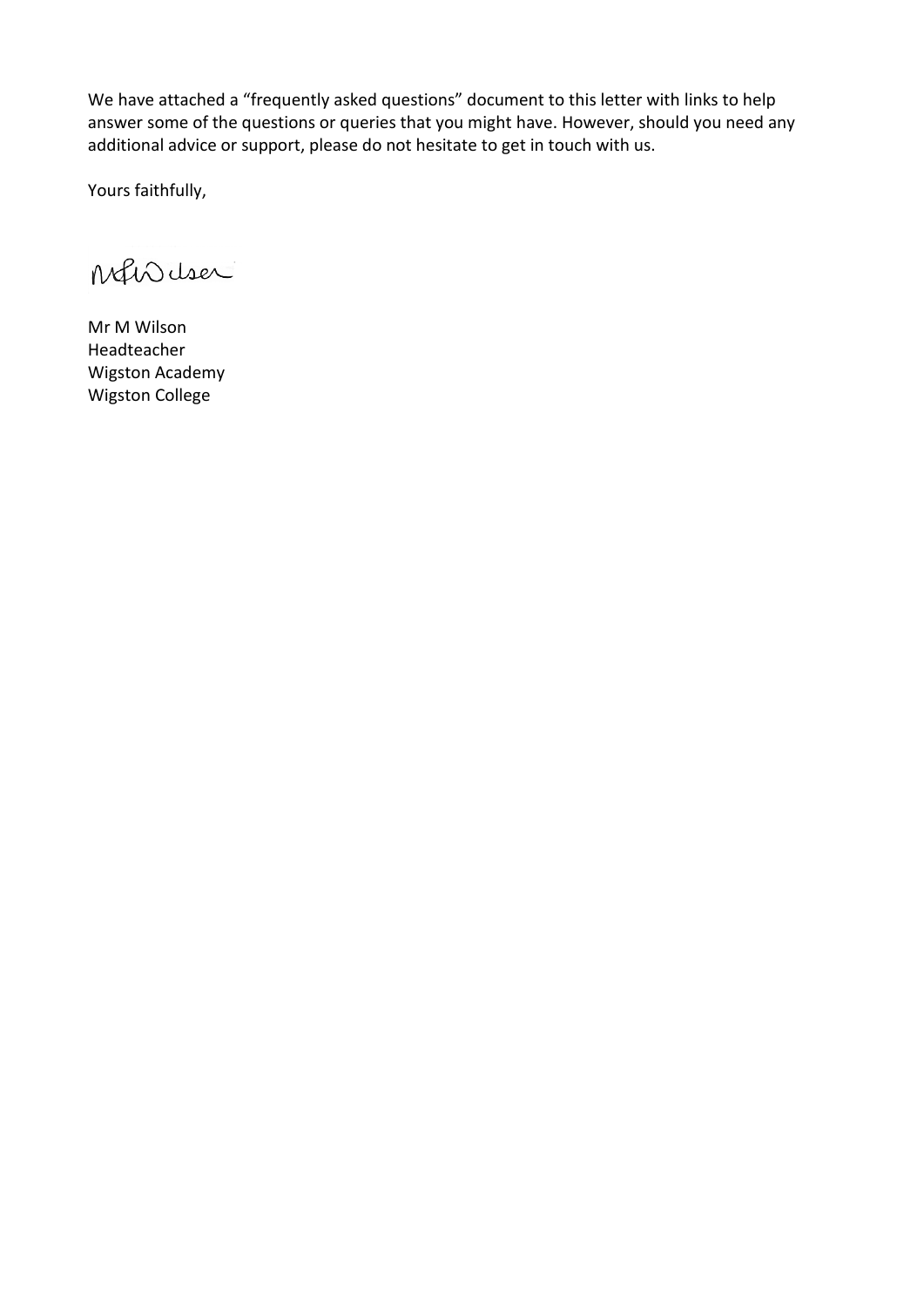## **HOME TESTING FREQUENTLY ASKED QUESTIONS (Government Information)**

#### **What type of tests will be used?**

We will be sending home Lateral Flow Device (LFD) tests. They are a fast and simple way to test people who do not have symptoms of COVID-19, but who may still be spreading the virus. 

The tests are easy to use and give results in 30 minutes. 

Further information: [https://www.gov.uk/guidance/understanding-lateral-flow-antigen-testing](https://www.gov.uk/guidance/understanding-lateral-flow-antigen-testing-for-people-without-symptoms)[for-people-without-symptoms](https://www.gov.uk/guidance/understanding-lateral-flow-antigen-testing-for-people-without-symptoms) 

#### **Are LFD tests accurate?**

Lateral Flow Devices identify people who are likely to be infectious. These  individuals tend to spread the virus to many people and so identifying them through this test is important. 

These tests have been widely and successfully used to detect COVID-19 in asymptomatic individuals and are approved by the Medicines and Healthcare products Regulatory Agency (MHRA). The speed and convenience of the tests supports the detection of the virus in asymptomatic individuals, who would not otherwise have got tested.

The tests are highly specific, with low chance of false positives. They are also very sensitive and are able to identify the majority of the most infectious yet asymptomatic individuals. Extensive evaluation has been carried out on the tests and it shows that they are both accurate and sensitive enough to be used in the community for screening and surveillance purposes. 

It is important to remember that these tests are only an aid to help stop the spread of the virus and you should continue to follow other guidance such as on wearing face coverings and social distancing. 

## **How are LFD tests different to PCR tests?**

There are 2 main types of test to check if you have coronavirus:

- polymerase chain reaction (PCR) tests check for the genetic material (RNA) of the virus in the sample - you send the sample for processing at a lab
- lateral flow device (LFD) tests detect proteins called 'antigens' produced by the virus LFD tests give rapid results, in 30 minutes after taking the test.

## **How will personal information and test results be shared?**

When students take a Lateral Flow test, they need to report the result. This is so that their test result can be traced, which means that they need to share some information about the student. They will need to tell the Department for Health and Social Care (DHSC):

- child's name
- child's test result
- the reference number on the test Kit

They will also need to tell the school or college their test result if it is positive. Under UK law, a child's school or college can collect and store test result data because it is in the 'public interest'.